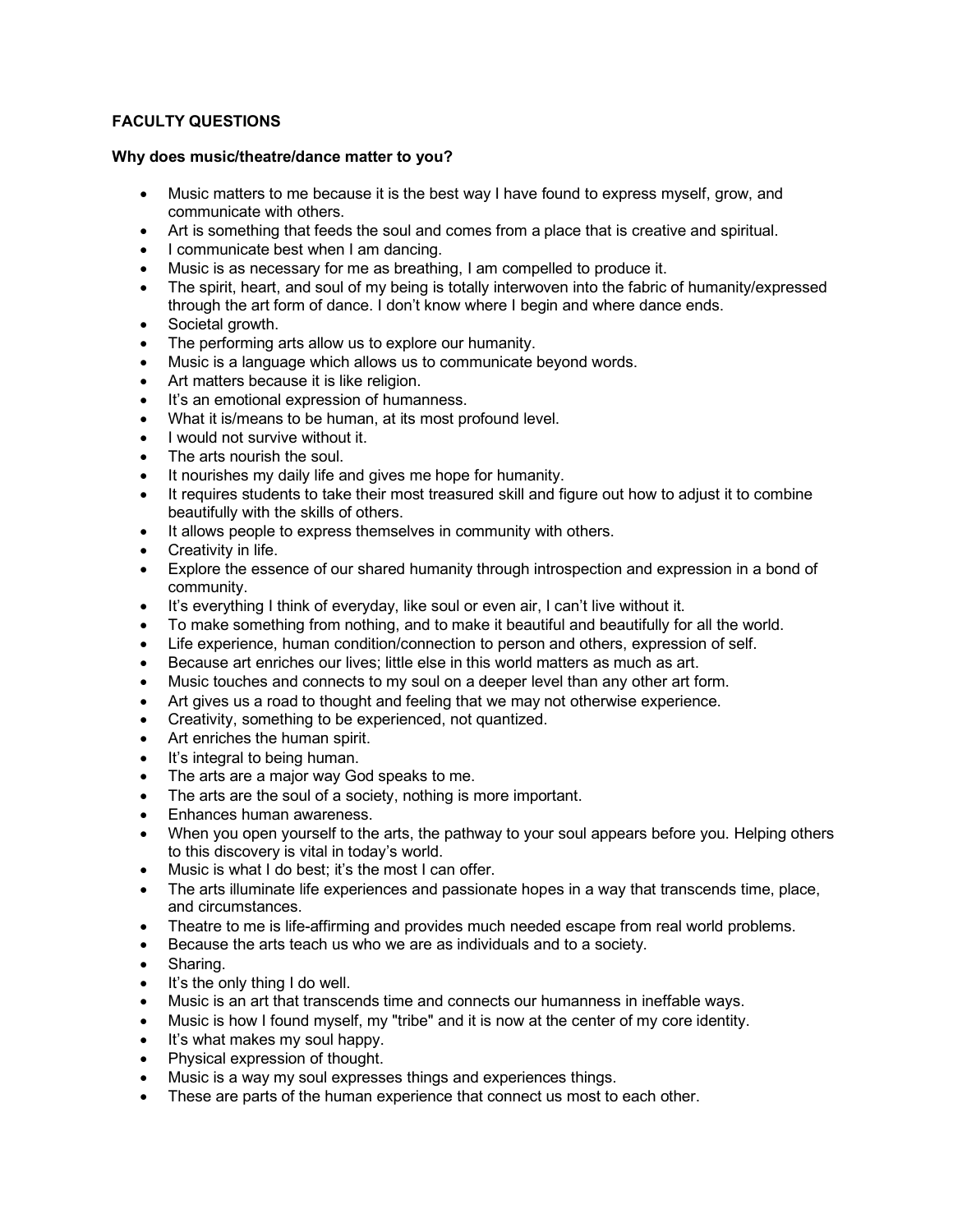- It makes life worth living.
- It communicates what can't be said.
- Art has been a part of my life as long as I can remember.
- Sustenance.
- Because it opens me up to new perspectives and experiences beyond my own.
- Life without artistic expression is boring.
- The arts feed the soul. Without art, anger and jealousy, anxiety and heightened self-image, these things dominate.
- The arts are often at the forefront of changing societal norms.
- Theatre matters because it explores the common human experience and presents it with critical thought to provoke others to do reflection on it more deeply.
- The arts bring together diverse groups of people to share a common goal.
- The intrinsic value of a community expression.
- Music matters to me because it gives me a community to live in, ideas to encounter, lives to touch and a language to speak.
- Theatre opened for me a window to my truest self and a community that supported and challenged that self.
- They are the very essence of being human.
- It offers and practices empathy, imagination and presence in a social and community setting in a time when these values are much needed.

#### **What do you value most about teaching in a conservatory setting?**

- Teaching the students about life. Having the students teach me about life.
- Working with students and colleagues who are committed to common goals.
- Ability to connect with passionate student at a BFA level.
- Smaller class sizes, focus on teaching/students. Deep study of music and the arts.
- The potential to push students.
- It is a great match of music academics and music performance.
- The students. Their hope, their desire to learn, their bravery.
- The centrality of the creative act.
- Freedom.
- The richness and diversity of experience available to all students and faculty.
- Opening the minds of students to something new.
- The high level of artistry found in students and colleagues alike.
- The support and encouragement to take risks.
- Teaching grad student who come with undergrad performance degrees.
- An awareness of self within the context of others.
- The environment is geared towards training for the professional world.
- That I am challenged by my colleagues and my students to be better.
- High value placed on artistry/excellence.
- I value the mutual reinforcement of thinking and listening, reasoning and emotion.
- Dedicated time to the development of each student's unique voice.
- Student, faculty, and staff are all committed to their craft.
- The focus on art is more intense and less diluted than in a general university.
- Art is always first. Feeding artists what inspires.
- Being able to focus on skills that help the students find gainful employment.
- Commitment of students and collaboration.
- Student commitment.
- Emphasis on performance and ability, rather than academics.
- Students care about what they are learning.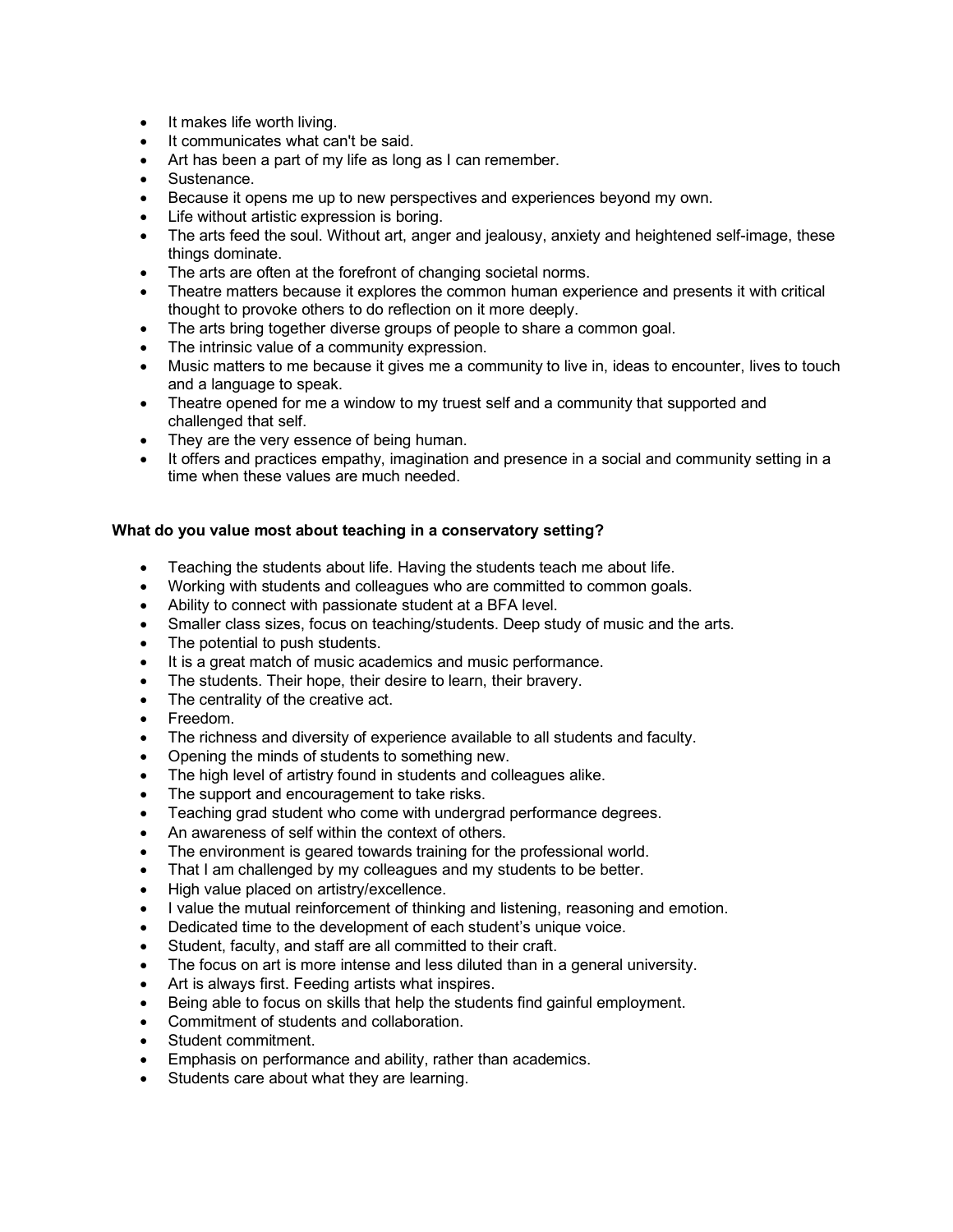- Conservatory teaching allows a depth of exploration with students who are passionate, talented and committed.
- Inspire and give each students the tools to be independent in a most creative way.
- Helping students grow, both as musicians and people.
- The ability to teach students of passion and focus.
- Positive rigors and demands of the craft are taught with clarity and care.
- Freedom to express in a community of inspiring colleagues.
- I value teaching in this setting the opportunity to help students discover deeper possibilities to their work and art.
- I most value the opportunity to engage with people, both within my art form and outside of it, in meaningful conversation – to better the way I teach and the way I learn.
- The opportunity to guide observation.
- I value the opportunity to mentor young artists to explore their craft to its fullest.
- Creativity.
- The focus and dedication of the teachers and students.
- I value the opportunity to teach to/toward the professional level.
- To show and illuminate and teach EXCELLENCE.
- The opportunity to work collaboratively with other artists across other disciplines.
- The urgency to develop artistry. The willingness to struggle with something hard.
- The conservatory setting offers a wide variety of perspectives.
- That the people have something in common, or that they are passionate about something.
- I value that the students DO what we teach, it is not just theoretical.
- Training the next generation of performers.
- The collective focus of the community.
- The emphasis for the students on their art as opposed to a highly generalized education.
- The intensive focus on the end goal of professional practice.
- The high level of artistry found in students and colleagues alike.
- "Musicians" develop that part of self and develop the "teacher" part of self to be musician teachers.

## **After all is said and done, what is the single most important quality or skill every conservatory student in your general area (music/theatre/dance) should possess upon graduating?**

- Ability to think/speak critically and thoughtfully about their art form and cultural context.
- A sense of curiosity about what they don't know and a sense of place based on what they have learned.
- The ability to collaborate and respond quickly to change/demand.
- Knowledge and skill.
- Kindness and citizenship.
- Become creative thinkers, move forward to inspire others and share in the beauty of their art.
- Deep knowledge of their art.
- Exceptional skill level.
- The ability to best represent their skill set and win the audition.
- Empathy and confidence.
- The ability to apply one's expertise and talent to a variety of situations genres and venues.
- Critical thinking, the hungry spirit to keep developing themselves.
- Ability to be artistic in a productive way.
- Empathy.
- Skillful and creative performing ability.
- Ability to balance their careers and their lives in a way that is fulfilling for them on all levels.
- The discipline of the profession.
- The ability to hear reality through enhanced awareness.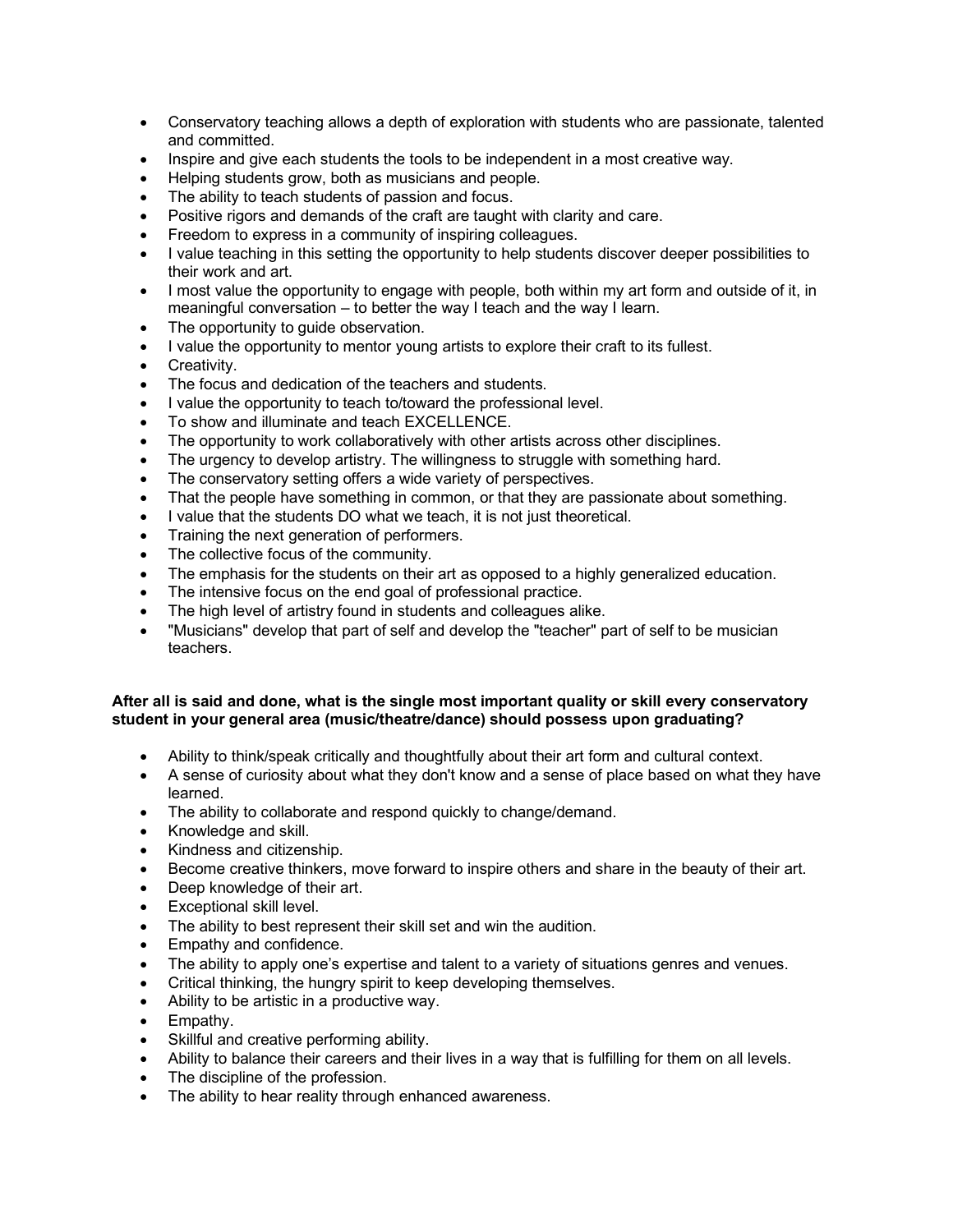- A knowledge of the works and the artists who come before us.
- Critical thinking.
- Self-assuredness with eyes turned outward.
- Ability to access their authentic self and skills to navigate the world around them.
- Prepared to lead.
- Artistic rigor.
- Grit.
- Collaboration.
- Grit/resilience
- Self-discipline
- The ability to relate to others.
- The ability to teach well.
- Critical and creative thinking.
- The ability to find out the answer on their own.
- The ability to build for themselves.
- Truthful art and a confidence in the pursuit of that art.
- How to cultivate support for their art.
- Creativity/thoughtfulness.
- Eagerness to continue growing.
- A sense of their own strengths and their own challenges.
- Collaboration.
- A sense of accomplishment in whatever area they are in.
- A desire to improve the lives of the people they serve and the ability to do so.
- To apply the technical and artistic skills they have honed over the years and use in in the real world.
- A sense of the broad and expansive universe of music.
- A drive to make the world a better place through their art.
- A profound work ethic to match their love for their art, and which will carry them through challenges.
- To have a personal relationship with the music and the technical skills to realize their musical visions/ideas.
- Love for the art, and insatiable curiosity.
- Flexibility, be prepared but also be ready for anything and be ready to roll with it.
- Maturity to make smart decisions and set a career path.
- A love of music and the ability to share that passion to communicate with others.
- The single most important attribute of the student should be the relentless desire to share their art with communities and ensure that they pass on their passion to the next generations.
- Personal inspiration.
- The ability to communicate their skill to different audiences.
- An ability to translate their talent into an employable brand.
- An excitement for the future and a feeling that no matter what comes next, they can make it work.
- A passion to make art a life-long pursuit.
- Passion towards chosen path.

# **Ultimately, what is it about a Shenandoah Conservatory education that you sense is worth its cost to students and their families?**

- The deep care for the art that is hatched by a care for the student themselves... their experience and their person.
- The collaborative nature of the Shenandoah Conservatory experience. Students connect with professors and colleagues that challenge and inspire them daily.
- The exposure to a committed professional body available to teach and nurture the whole student.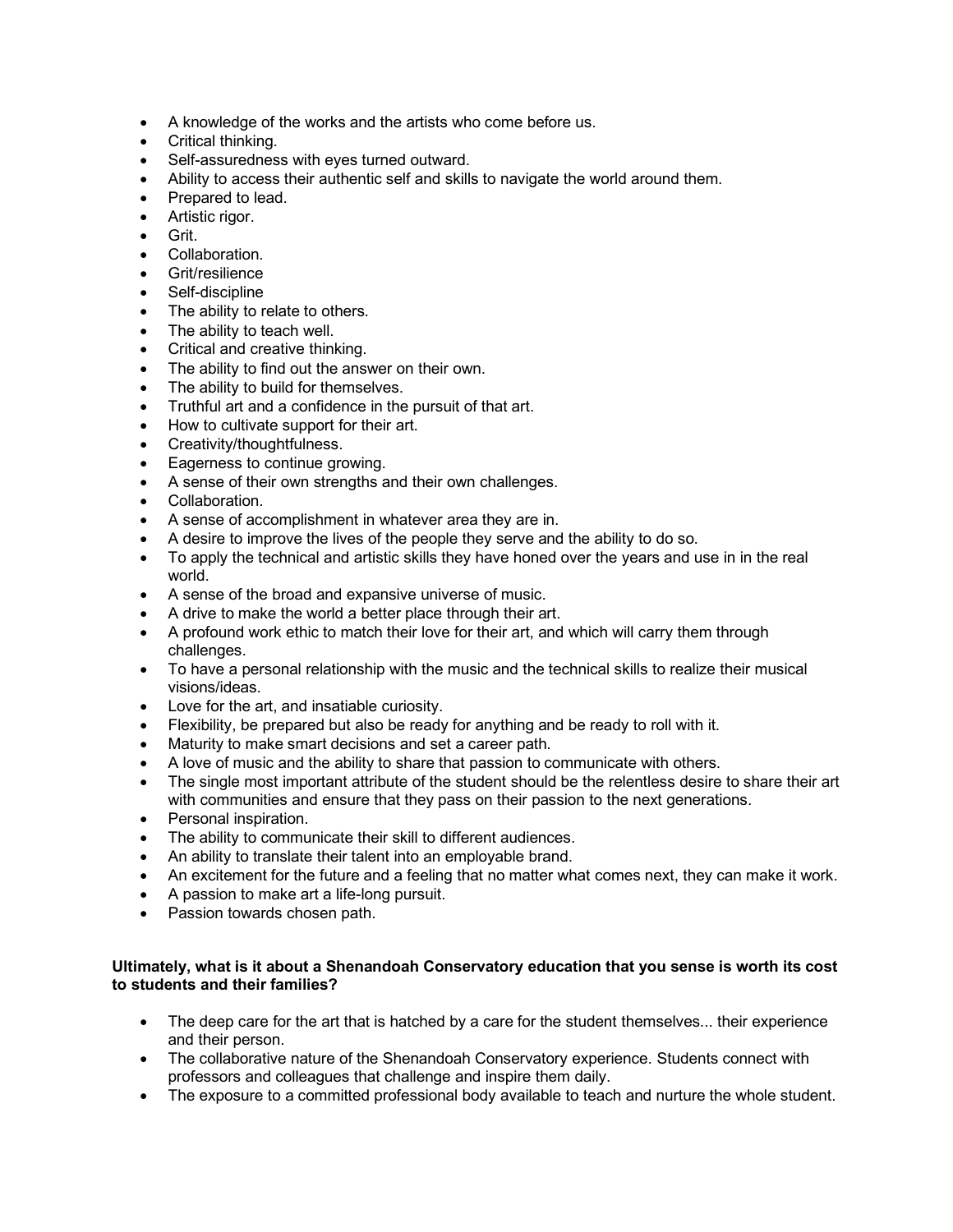- The fantastic faculty.
- The community and the practical experience they gain at Shenandoah.
- Individualized attention. Each student has a name and a dream that is met with faculty support.
- Experience to succeed.
- The specific skills we teach are skills for LIFE.
- The number of opportunities available to perform and travel.
- The chance to join a community, commit to both individual and shared work, and to make the community a better place to live and work.
- Studying with its first-class faculty.
- A conservatory education/setting in a small town family environment.
- If they wish, they can develop the ability to learn and grow continually.
- Specialized attention.
- Excellent preparation for a career in a field of passion.
- Attention to the individuals nurturing and caring though, I think we need to strive for a more vigorous education.
- Is it worth its cost?
- Faculty are caring, skilled, artist teachers.
- Care, attention, and general community.
- Sincere care for the development/nurturing of student talent artistic expression.
- Individual attention, family atmosphere, and a sense of community.
- My tutelage!
- Quality of faculty and reputation of the conservatory.
- The genuine sense of community if this can be transferred beyond our campus, then only positive things will happen in the world.
- The connections between student (and their families) and faculty and the connections made among student colleagues.
- Small nurturing community.
- Breadth of experience.
- Most valuable part of SC education is the personal attention students get from experts in the various fields.
- The development of total person/artist/citizen of the world.
- The intensive environment and immersive atmosphere make SU worth the cost.
- Quality and value of skill and knowledge of the faculty.
- Care.
- Intense personal instruction.
- The level of excellence of the faculty. The small-town environment.
- Our history/reputation that helps place our students in jobs in demand throughout the state.
- Small class sizes individual attention and relationships.
- Students are prepared to succeed.
- Focus in a kind environment = personal development.
- Uniqueness in SU's importance of awareness of international cultures.
- This is what keeps me awake at night I'm not sure. One-on-one contact, but is that enough in this economic climate?
- A sense of family inside and outside of the classroom.
- The value is the exposure to different types, styles of performances and demands.
- I believe SU offers a great combination of training and real life skills that make it worth its investment.
- The quality of the education means that despite cost we provide exceptional value.
- The faculty.
- The courage to take art as their chosen path.
- Students learn to be skillful and creative performers in a community of skillful and creative performers that love each other and their students.